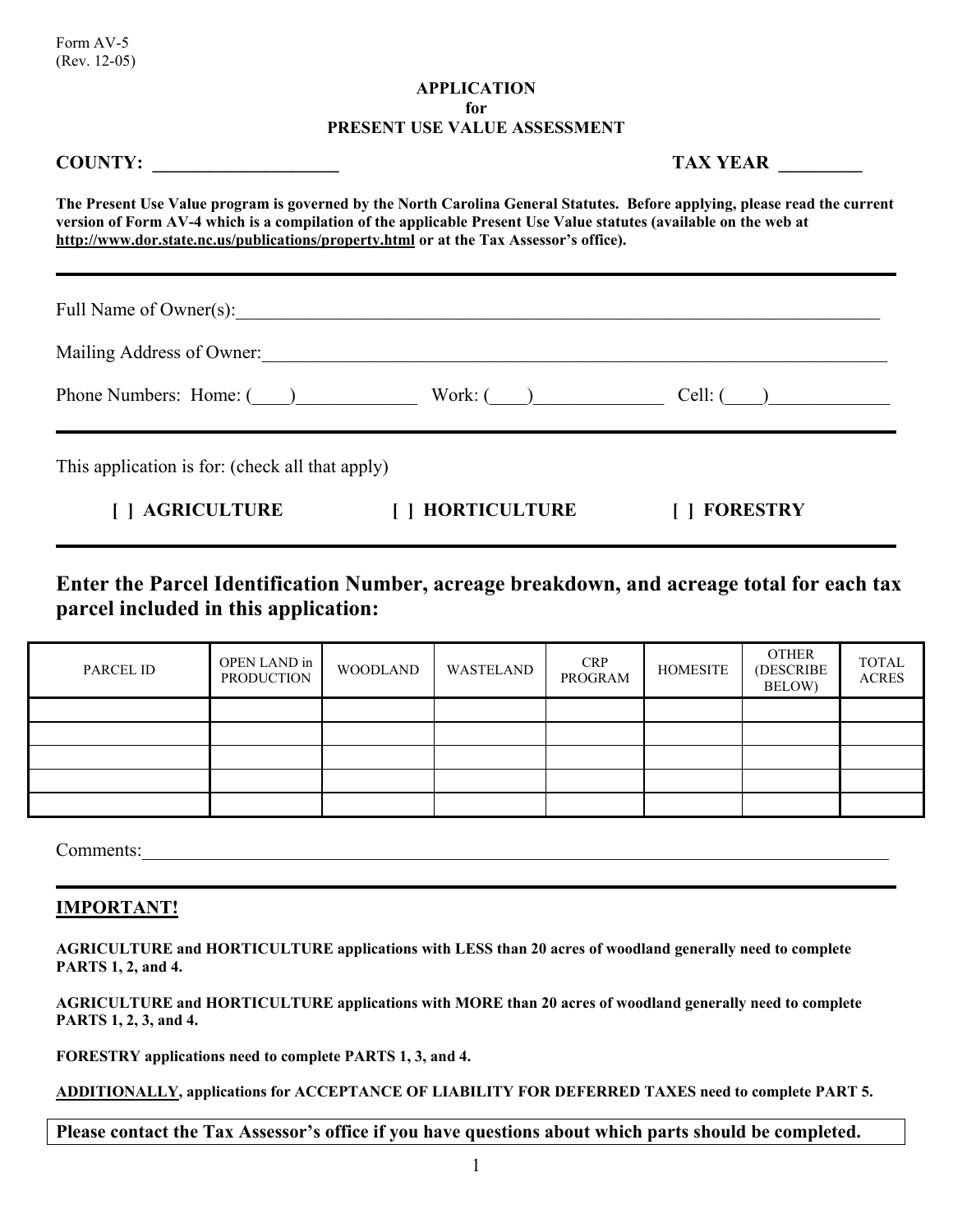# **PART 1 OWNERSHIP**

|                                                                                                                                                                                                                                                                 | 1. On what date did the applicant become the owner of the property? DATE: __________________________                                                                                                                                                                                                                                                                                                                                              |  |  |  |  |
|-----------------------------------------------------------------------------------------------------------------------------------------------------------------------------------------------------------------------------------------------------------------|---------------------------------------------------------------------------------------------------------------------------------------------------------------------------------------------------------------------------------------------------------------------------------------------------------------------------------------------------------------------------------------------------------------------------------------------------|--|--|--|--|
| 2. If the applicant is an individual or individuals, did one of the applicants reside on the property on January 1<br>of the year for which this application is made? $[   \text{YES}   ] \text{NO}$                                                            |                                                                                                                                                                                                                                                                                                                                                                                                                                                   |  |  |  |  |
|                                                                                                                                                                                                                                                                 |                                                                                                                                                                                                                                                                                                                                                                                                                                                   |  |  |  |  |
|                                                                                                                                                                                                                                                                 | 3. Indicate any previous owners during the preceding four year period IF the applicant: (1) has owned the<br>property for less than four years as of January 1 of the year for which this application is made, and (2) is not<br>applying for ACCEPTANCE OF LIABILITY FOR DEFERRED TAXES (Part 5). Begin with the most recent<br>owner and indicate any relationship (i.e. son, daughter, creator of trust, none, etc.) to the current applicant: |  |  |  |  |
|                                                                                                                                                                                                                                                                 |                                                                                                                                                                                                                                                                                                                                                                                                                                                   |  |  |  |  |
|                                                                                                                                                                                                                                                                 |                                                                                                                                                                                                                                                                                                                                                                                                                                                   |  |  |  |  |
| 4. Indicate whether the applicant's form of ownership is one or more of the following:                                                                                                                                                                          |                                                                                                                                                                                                                                                                                                                                                                                                                                                   |  |  |  |  |
| [ ] Individual(s) [ ] Business Entity                                                                                                                                                                                                                           | [ ] Trust                                                                                                                                                                                                                                                                                                                                                                                                                                         |  |  |  |  |
| 5. If the applicant is a business entity, indicate the type of business entity:                                                                                                                                                                                 |                                                                                                                                                                                                                                                                                                                                                                                                                                                   |  |  |  |  |
| [ ] Limited Liability Company [ ] General Partnership                                                                                                                                                                                                           |                                                                                                                                                                                                                                                                                                                                                                                                                                                   |  |  |  |  |
| [ ] Corporation                                                                                                                                                                                                                                                 | [ ] Limited Partnership                                                                                                                                                                                                                                                                                                                                                                                                                           |  |  |  |  |
| 6. If the applicant is a business entity (corporation, general partnership, limited partnership, or limited liability<br>company), state the principal business of the business entity:<br><u>Lettischer and the principal business of the business entity:</u> |                                                                                                                                                                                                                                                                                                                                                                                                                                                   |  |  |  |  |
| 7. If the applicant is a business entity, list the names, percentage of ownership, and each person's participation<br>in the farming and/or forestry related activities of the business entity:                                                                 |                                                                                                                                                                                                                                                                                                                                                                                                                                                   |  |  |  |  |

| <b>NAME</b> | % OF OWNERSHIP | LIST YOUR FARMING AND/OR FORESTRY RELATED ACTIVITIES |
|-------------|----------------|------------------------------------------------------|
|             |                |                                                      |
|             |                |                                                      |
|             |                |                                                      |
|             |                |                                                      |
|             |                |                                                      |
|             |                |                                                      |

| 8. If the applicant is a business entity, does the business entity lease the property out to another party for |               |                                              |  |
|----------------------------------------------------------------------------------------------------------------|---------------|----------------------------------------------|--|
| management and/or farming purposes?                                                                            | <b>I</b> PYES | $\blacksquare$ $\blacksquare$ $\blacksquare$ |  |

| If YES, are all members of the business entity related to each other?  | $\blacksquare$ $\blacksquare$ | $\vert$   NO |
|------------------------------------------------------------------------|-------------------------------|--------------|
| (see Form AV-4 or G.S. $105-277.2(5a)$ for the definition of relative) |                               |              |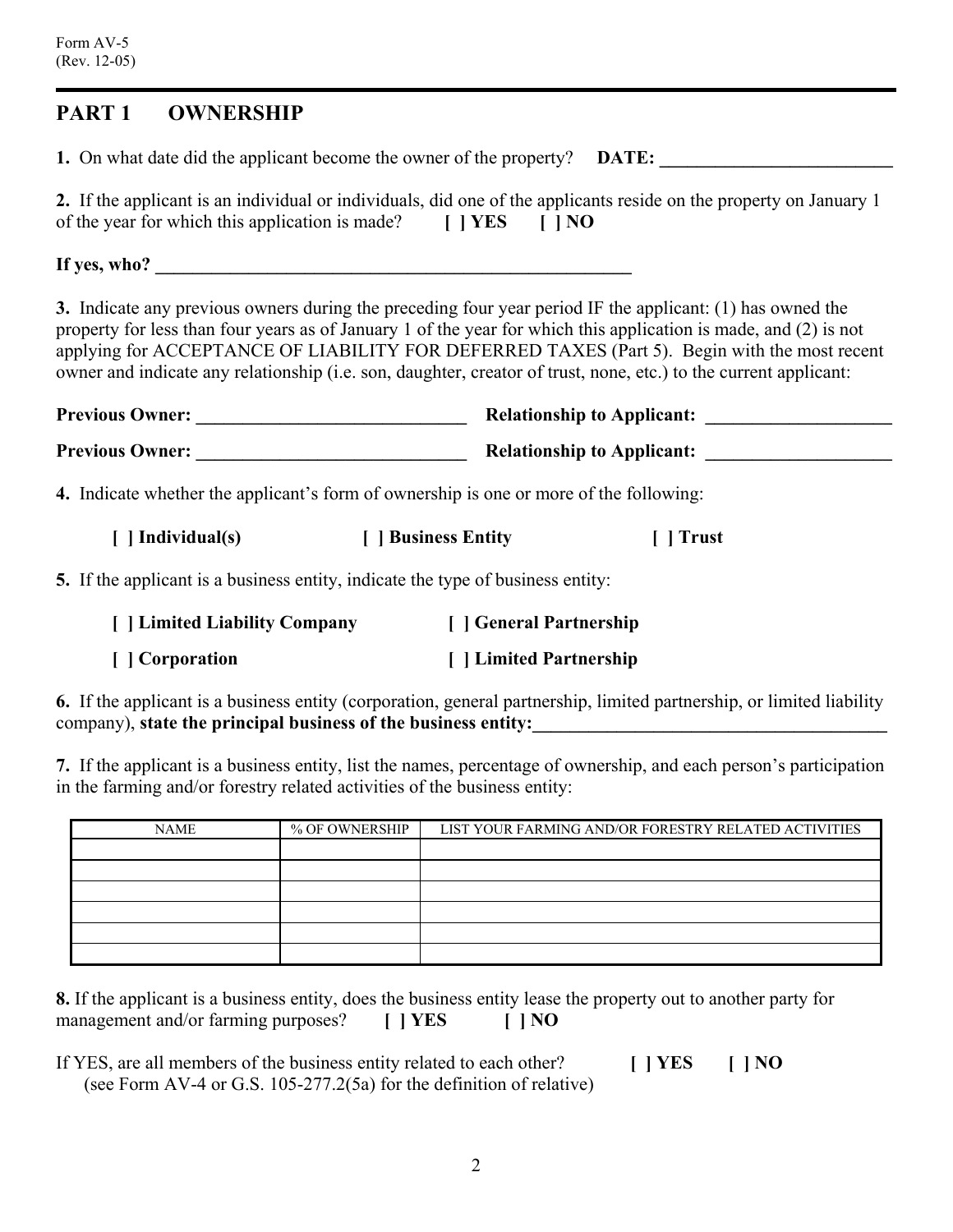# **PART 2 AGRICULTURE and HORTICULTURE**

For the past three years and for each tax parcel within the farm unit, enter the agricultural or horticultural products actually produced on the land and the gross income from the sale of the products, including livestock and poultry. **INCOME INFORMATION IS SUBJECT TO VERIFICATION.**

If payments are received from any governmental soil conservation or land retirement program, indicate the acres and amount of income in the table below. Provide the name of the program in the Product column.

**Do not include income received from the rental of the land. Income must be from the sale of the product.** 

|           | ONE YEAR AGO 20_ |       |        | TWO YEARS AGO 20 |       |        |         | THREE YEARS AGO 20 |        |
|-----------|------------------|-------|--------|------------------|-------|--------|---------|--------------------|--------|
| Parcel ID | Product          | Acres | Income | Product          | Acres | Income | Product | Acres              | Income |
|           |                  |       |        |                  |       |        |         |                    |        |
|           |                  |       |        |                  |       |        |         |                    |        |
|           |                  |       |        |                  |       |        |         |                    |        |
|           | Totals           |       |        | Totals           |       |        | Totals  |                    |        |
|           |                  |       |        |                  |       |        |         |                    |        |
|           |                  |       |        |                  |       |        |         |                    |        |
|           |                  |       |        |                  |       |        |         |                    |        |
|           | Totals           |       |        | Totals           |       |        | Totals  |                    |        |
|           |                  |       |        |                  |       |        |         |                    |        |
|           |                  |       |        |                  |       |        |         |                    |        |
|           |                  |       |        |                  |       |        |         |                    |        |
|           | Totals           |       |        | Totals           |       |        | Totals  |                    |        |
|           |                  |       |        |                  |       |        |         |                    |        |
|           |                  |       |        |                  |       |        |         |                    |        |
|           |                  |       |        |                  |       |        |         |                    |        |
|           | Totals           |       |        | Totals           |       |        | Totals  |                    |        |
|           |                  |       |        |                  |       |        |         |                    |        |
|           |                  |       |        |                  |       |        |         |                    |        |
|           |                  |       |        |                  |       |        |         |                    |        |
|           | Totals           |       |        | Totals           |       |        | Totals  |                    |        |

If this application covers a horticultural tract used to grow **Christmas trees**, state whether or not a written management plan has been prepared:  $\Box$  **YES**  $\Box$  **NO** If yes, attach a copy. If no, attach a full explanation of your operation that contains at least the following: year each tract was planted, gross income from each tract, site management practices, number of trees per acre, and expected date of harvesting for each tract.

### **PART 3 FORESTRY**

**Attach a complete copy of your forest management plan.** Indicate below who prepared the plan:

**[ ] N. C. Division of Forest Resources [ ] Consulting Forester [ ] Owner [ ] Other** 

**Note: The property must be actively engaged in the commercial growing of trees under a sound management program as of January 1 of the year for which application is made.**